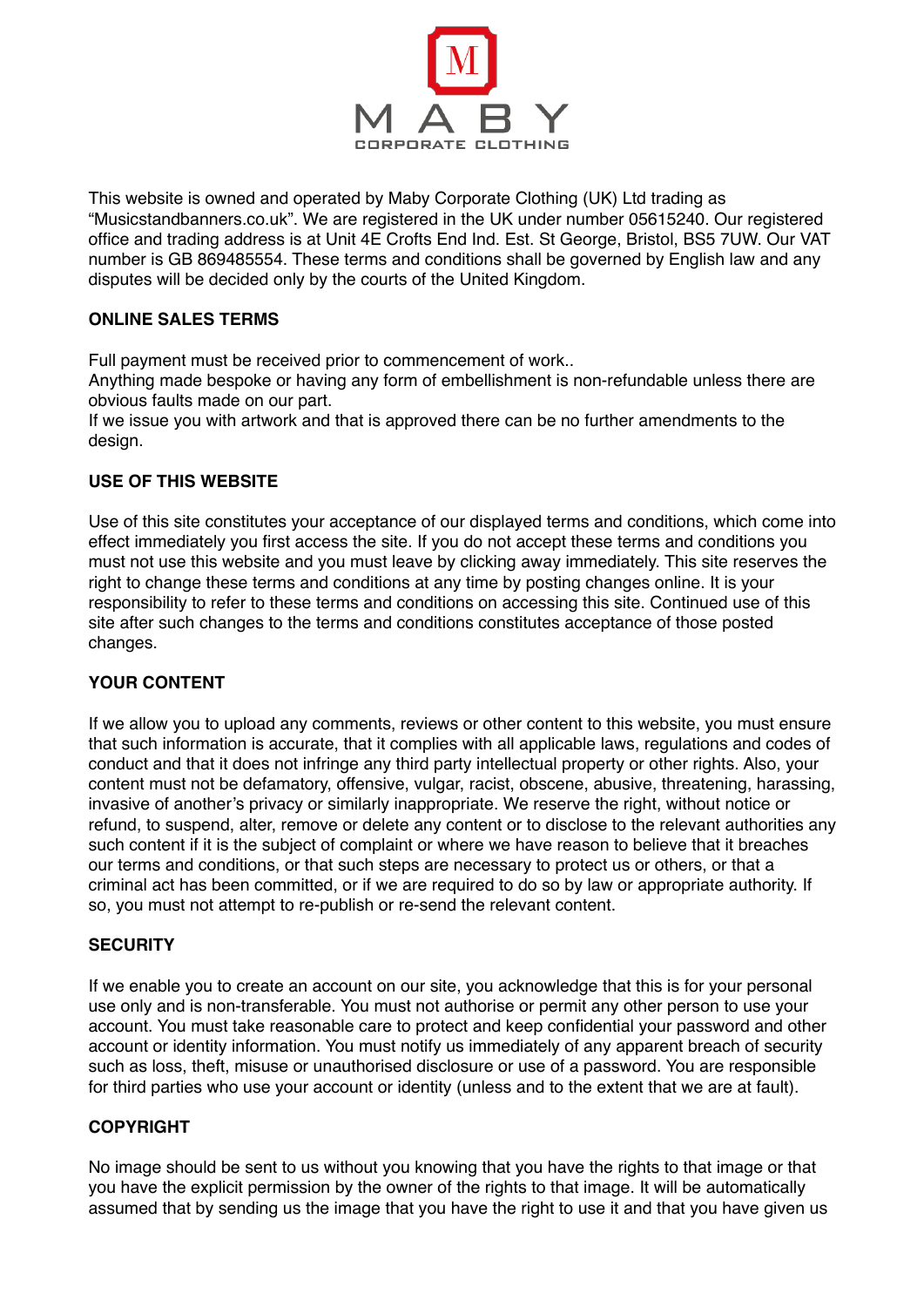permission to create the image and that is part of the contract. Should it be found that the image is not authorised for use and the owner challenges the production of it, then we will pass on the customer details to the owner upon their proof of ownership. You acknowledge that all intellectual property rights, including any trade-marks or copyright in the content of this site, are owned by this site or its third party suppliers. Nothing contained herein shall be construed as granting any licence or right to use any of the intellectual property of this site except as otherwise provided on this site. Material may not be copied, reproduced, republished, downloaded, posted, broadcast or transmitted in any way except for your own personal non-commercial use, or in accordance with this site linking terms and conditions.

# **OWNERSHIP OF DIGITISATION**

The ownership of all digitised designs and artwork supplied by ourselves remains with ourselves, irrespective of the design having a copyrighted logo. The digitisation charges are solely for the work of creating the design, which we will keep on file for 10 years from when it was last used. To own the embroidery and/or artwork files a separate ownership fee is applicable.

## **ARTWORK**

Should you request us to produce artwork and then do not proceed to place an order or cancel an order, then this will attract our standard artwork charge of £35 + vat, otherwise artwork charges will only be applied if we have advised as such.

## **COOKIE POLICY**

This website, like most websites, works best when allowed to use cookies.

We and our business partners collect information about your use of our website through cookies. Cookies are information files stored on your computer, Tablet or Smartphone that help websites remember who you are and information about your visit. Cookies can help to display the information on a website in a way that matches your interests. Most major websites use cookies.

### **THIRD PARTY WEBSITES**

We may link to third party websites which may be of interest to you. We do not recommend or endorse, nor are we legally responsible for, those sites or the goods or services which they offer. You use such third party sites at your own risk.

### **LIABILITY**

You must give us a reasonable opportunity to remedy any matter for which we are potentially liable before you incur any costs remedying the matter yourself.

f you are a consumer or purchasing on behalf of a business, organisation or charity, we shall not be liable for any loss or damage caused by us or our employees or agents in circumstances where: 1) there is no breach of a legal duty of care owed to you by us or by any of our employees or agents;

2) such loss or damage was not reasonably foreseeable by both parties;

3) such loss or damage is caused by you, for example by not complying with this agreement; or 4) such loss or damage relates to a business.

If you are a consumer or purchasing on behalf of a business, organisation or charity, you will be liable for any reasonably foreseeable loss or damage we suffer arising from your breach of this agreement or misuse of our website (subject of course to our obligation to mitigate any losses). The following clauses apply only if you are a business:

1) To the extent allowed by law, you and we exclude all terms, whether imposed by statute or by law or otherwise, that are not expressly stated in this agreement. In this clause, any reference to us includes our employees and agents.